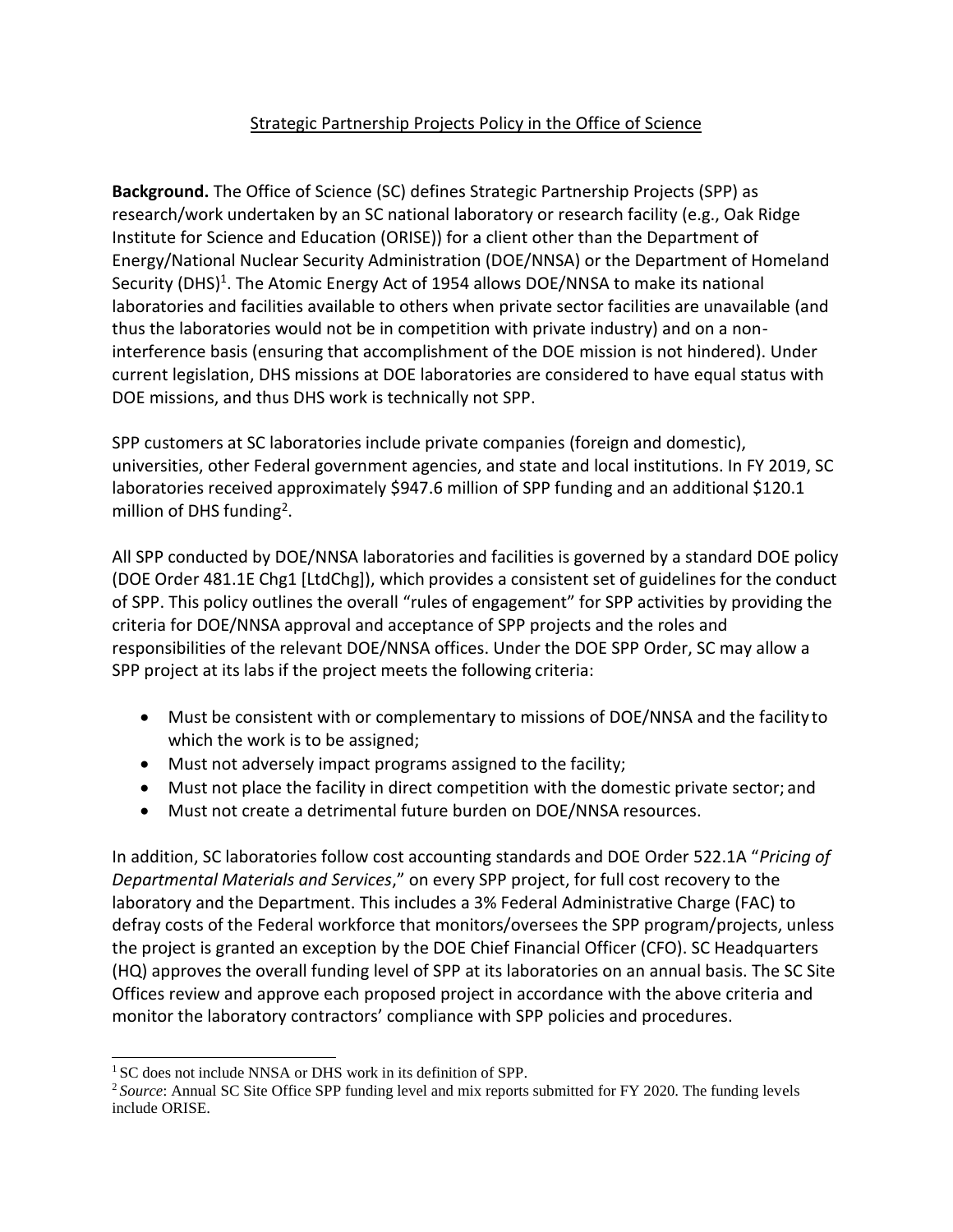**Philosophy.** SC is fully supportive of use of its laboratories by SPP customers, *within the constraints described above*. These laboratories are major national scientific and technical assets whose contributions to the Nation at large, and in areas beyond the DOE/NNSA missions, are well-documented. Further, SC believes that SPP plays an important role in strengthening core capabilities at the laboratories that, in turn, enable the laboratories to better serve the Department. Examples of this include life sciences work funded by the National Institutes of Health, computational research and capacity at SC labs funded by many other Federal agency sponsors, and the interaction with private sector businesses that ultimately allows DOE and its laboratories to meet their technology transfer mission. Finally, SPP funding also provides an additional source of revenue for the laboratories to use to help defer some of their fixed overhead costs.

SC is also aware of the potential negative impacts that SPP projects and programs can have on its laboratories. These include:

- A job-shop mentality in which a laboratory takes in many SPP projects that do not materially contribute to the laboratory's capabilities and that can become a distraction to the laboratory.
- The risks associated with single large SPP projects whose abrupt termination could trigger lay-offs and other disruptions in the laboratory and its local community, and that DOE would have to address.
- The potential for laboratories to try to divert infrastructure investments (overhead dollars) to build capability already in existence at other DOE laboratories to attract more SPP customers.
- The potential for legacy issues resulting from SPP customers' use of spaceand/or facilities.

For these reasons, SC pays close attention to the overall amount of SPP an SC laboratory expects to conduct in any given year relative to its total budget, and even more attention toany laboratory whose SPP program approaches or exceeds 20% of the laboratory's total operating budget. Increasingly, SC also is driving its laboratories to develop strategic views that are explicit about how the laboratory's SPP portfolio contributes to the core capabilities SC had defined for that laboratory. The laboratories are considering SPP as a strategic tool available to them to use to shape/strengthen their laboratory to best deliver against DOE/NNSAmissions.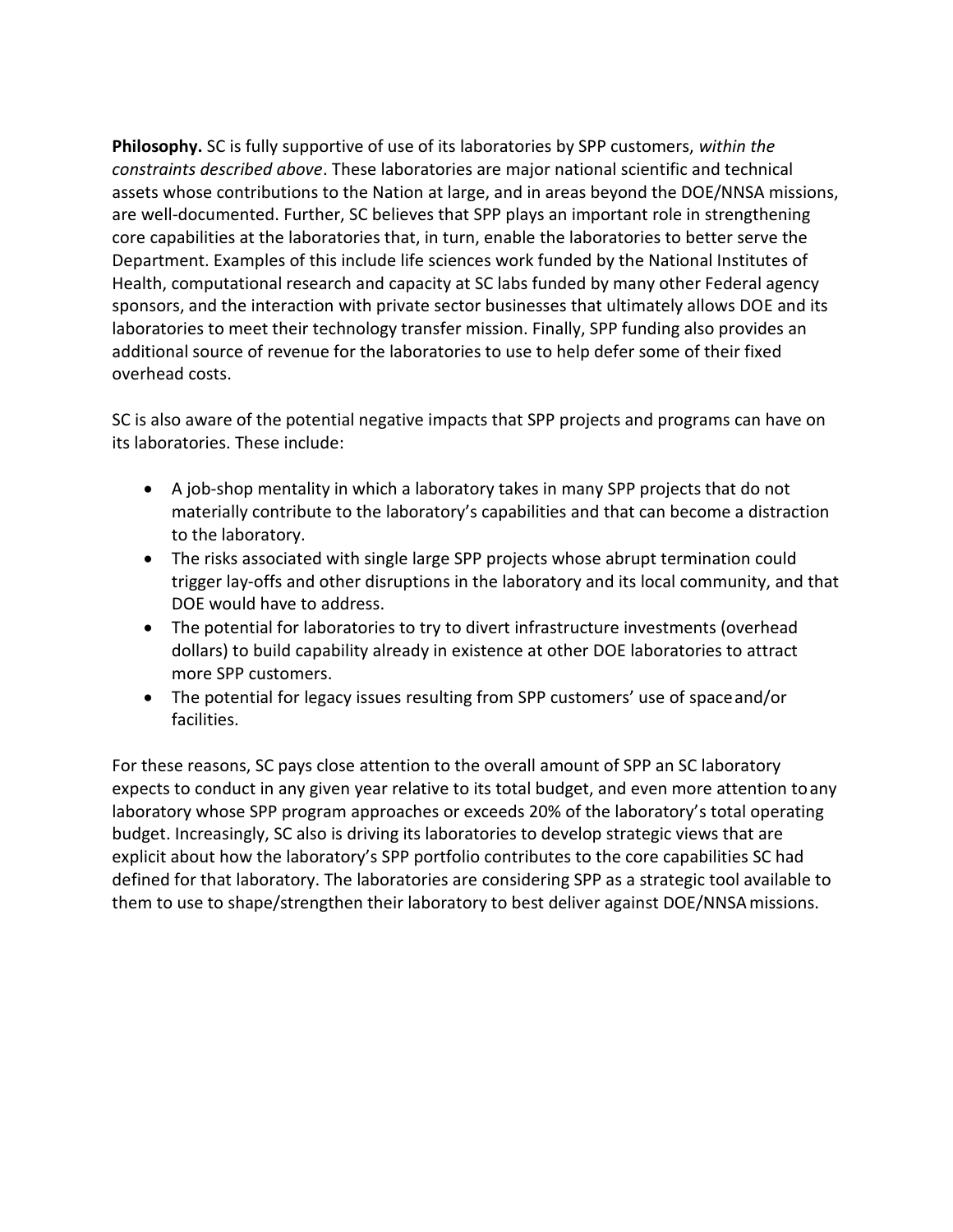